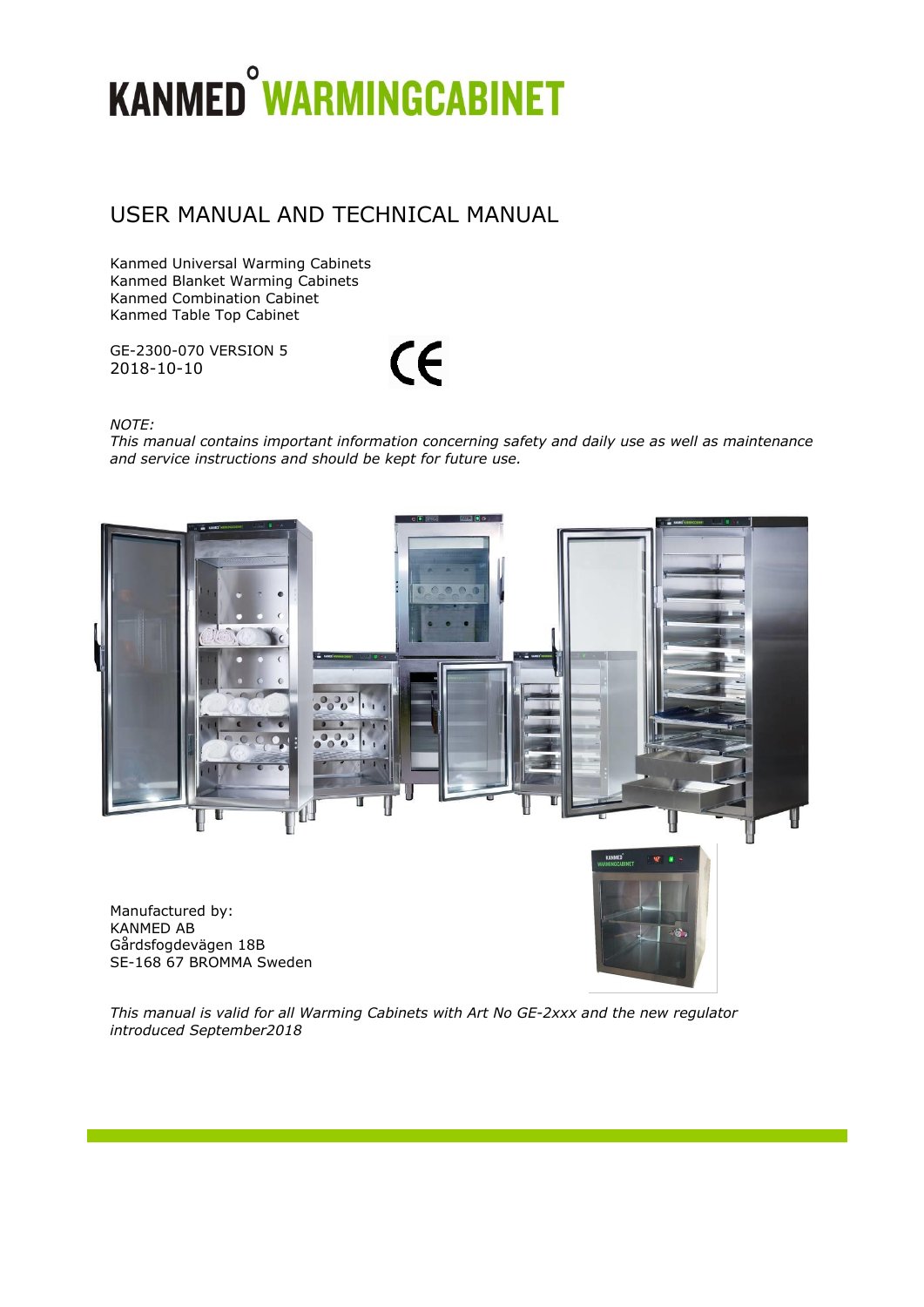#### NOTE:

The preset maximum temperature in the **Universal Cabinets** and the **Table Top Cabinet** GE 2342 is 42<sup>0</sup>C.

The pre-set maximum temperature in the **Blanket Warming Cabinets** is 70<sup>0</sup>C

The pre-set maximum temperature in the Combination Cabinet is  $42^{\circ}$ C in the Fluid compartment and 70<sup>o</sup>C in the Blanket compartment.

However, your Cabinet may have been ordered with another maximum temperature or may have been changed by your own technician.

Press SET and  $\blacktriangle$  to see the maximum selectable temperature.

Make sure that the contents in the Cabinet can withstand this temperature.

*Large Cabinets on Feet: You must secure the Cabinet to the wall using the built-in brackets at the top of the Cabinet.*

# <span id="page-1-0"></span>TABLE OF CONTENTS

| <b>TABLE OF CONTENTS</b>                                  | 2  |
|-----------------------------------------------------------|----|
| SAFETY INSTRUCTIONS                                       |    |
| <b>GENERAL DESCRIPTION</b><br>2.                          | 4  |
| DESCRIPTION OF FUNCTION<br>3.                             | 5  |
| INSTALLATION<br>4.                                        | 5  |
| USING THE CABINET<br>5.                                   | 5  |
| REGULAR MAINTENANCE<br>6.                                 | 6  |
| 7. TECHNICAL SECTION                                      | 6  |
| TECHNICAL DATA<br>8.                                      | 9  |
| ACCESSORIES AND SPARE PARTS<br>9.                         | 11 |
| CIRCUIT DIAGRAM FOR CABINETS WITH ART. NO. GE-2XXX<br>10. | 14 |
| <b>WARRANTY</b><br>11.                                    | 17 |
| EMC COMPATIBILITY STATEMENT<br>12.                        | 17 |
| <b>END OF LIFE</b><br>13.                                 | 17 |
|                                                           |    |

## UNPACKING AND PACKING LIST

When the Cabinet is shipped from Kanmed it is carefully packed. Check for damages on the packing material and make sure the truck driver notes any damages on the delivery note. Check for damages and report them immediately to your supplier. Damages reported after the Cabinet has been used will not be accepted.

Follow the unpacking instructions that are enclosed in the packaging when installing the cabinet.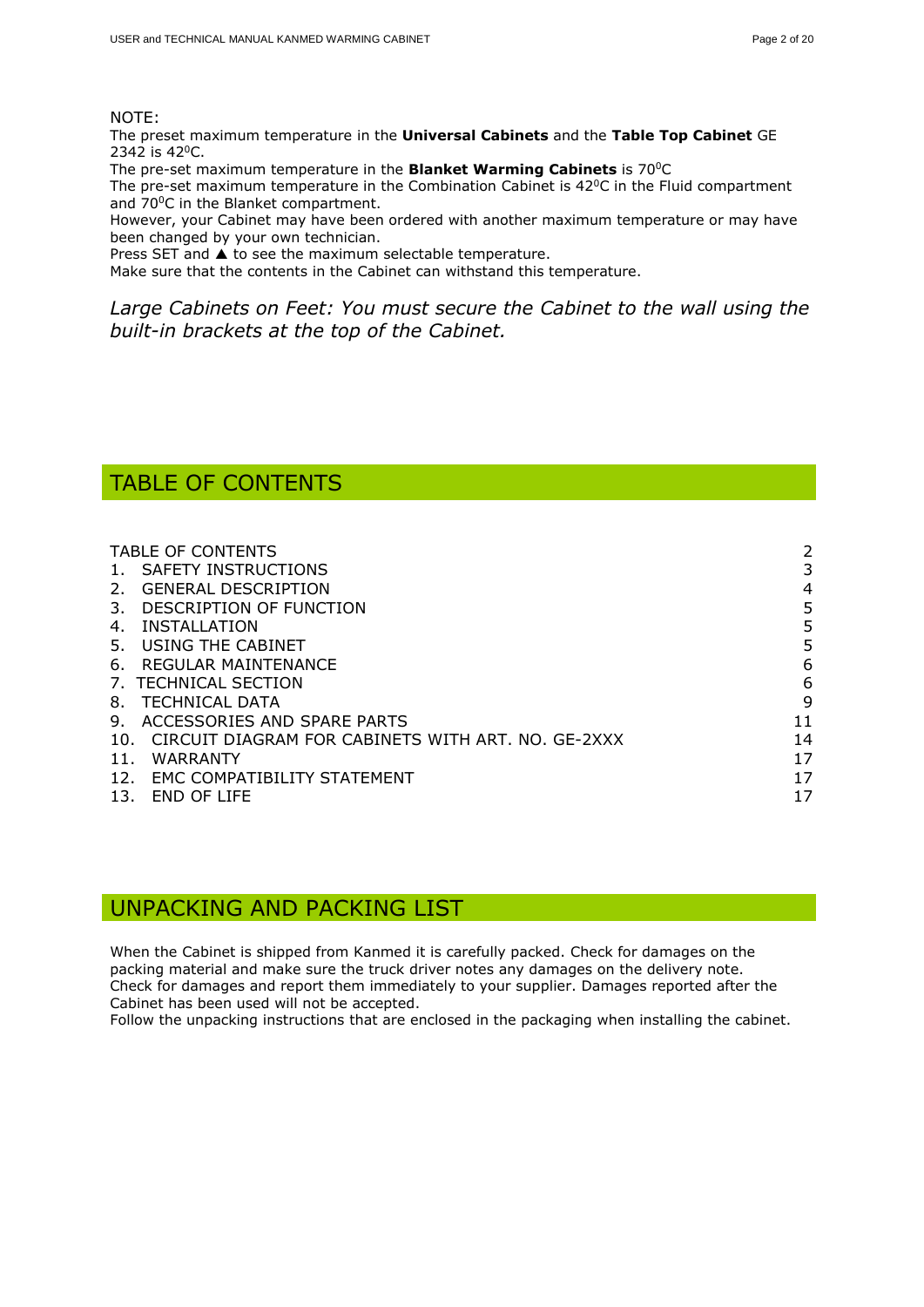## <span id="page-2-0"></span>1. SAFETY INSTRUCTIONS

#### INTENDED USE

The Kanmed Warming Cabinet models GE-2xxxx are intended for warming of gel pads, blankets, fluids, surgical instruments and similar, to reduce patient hypothermia and to increase patient comfort. It shall be used indoors in a professional medical environment by healthcare staff and in accordance with the user manual and the institutions protocols.

Kanmed Warming Cabinets are NOT intended for warming of Blood Products, human tissue and Nutritional Products.

#### IMPORTANT SAFETY ADVICE

- Adjust the Cabinet so that it is correctly positioned, vertically and horizontally.
- *Large Cabinet on Feet: You must secure the Cabinet to the wall using the built-in brackets at the top of the Cabinet.*

Note! If the Cabinet, **at your own risk**, is not secured to a wall, don't' pull out more than one shelf/basket at a time.

- Cabinets on wheels are not intended for transport of hospital products. The intention of the wheels is to facilitate moving the Cabinet for easy cleaning under and behind the Cabinet. When moving the Cabinet make sure the wheels do not hit any obstacles. Roll the Cabinet with its front in the direction of where you want to go.
- Cabinets on wheels must be rolled slowly and with great care.
- Never pull out all shelves/baskets at the same time. The Cabinet can tilt forward if it is not properly secured to the wall.
- Do not overload the shelves/baskets.
- Maximum load on a shelf is 20 kg.
- Maximum load in a basket is 20kg.
- Do not overfill the top shelf there must be at least 5 cm free space to ensure air circulation.
- Avoid blocking the ventilation holes inside of the Cabinet.
- Ensure that the contents can withstand the temperature you have selected otherwise you may risk destroying the contents and burn the patients.
- Risk of burning patient. If your Cabinet temperature is set higher than  $42^{\circ}$ C you must check that the contents are not too warm when they reach the patient.
- Risk of burning yourself. If your Cabinet is set higher than  $42^{\circ}$ C you must be careful when you touch contents and the inner surfaces of the Cabinet.
- Do not warm Blood Products, human tissue and Nutritional Products in the Cabinet.
- The wheels shall be mounted as per the picture below.

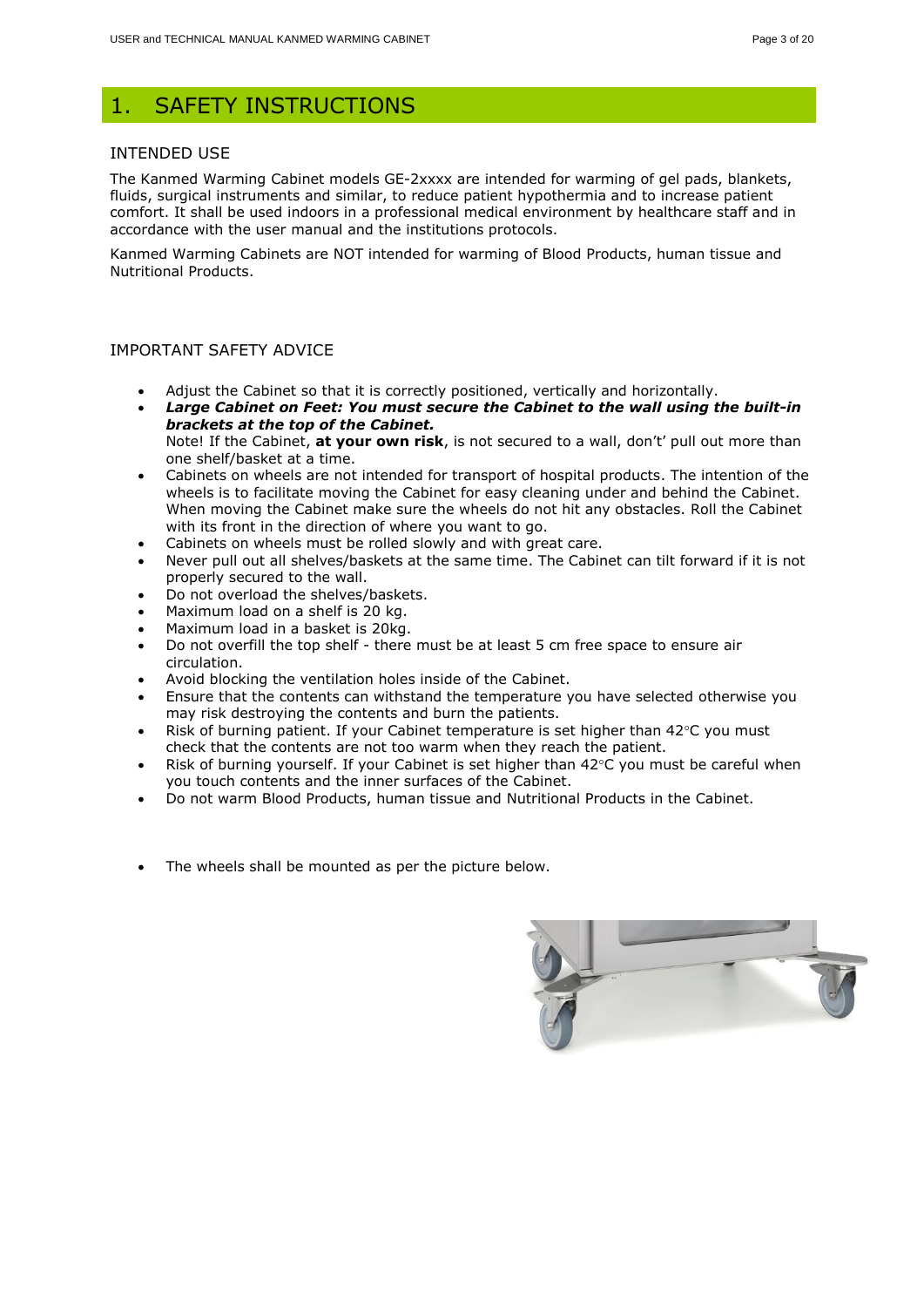#### EXPLANATION OF SYMBOLS

| Combination Cabinet only.<br>The Blanket compartment may be very<br>hot: |                                                             |        |                                   |
|--------------------------------------------------------------------------|-------------------------------------------------------------|--------|-----------------------------------|
| On Off button on display.<br>Not activated                               |                                                             | $\sim$ | AC current                        |
| UP button rises temperature                                              |                                                             |        | DOWN button decreases temperature |
| set                                                                      | SET button, for displaying and changing desired temperature |        |                                   |
|                                                                          | Manufacturer                                                |        |                                   |
|                                                                          | Date of manufacture                                         |        |                                   |
| REF                                                                      | Article number                                              |        |                                   |
| SN                                                                       | Serial number                                               |        |                                   |
| 15<br>Kg                                                                 | Weight complete unit (example only)                         |        |                                   |
| (C                                                                       | CE mark                                                     |        |                                   |

# <span id="page-3-0"></span>2. GENERAL DESCRIPTION

#### THE CABINET

The Cabinet is made of stainless steel and is very well insulated to reduce heat loss to environment and noise. For the same reason the door is double glassed with safety glass (breaks into thousands of small pieces if broken). (Single glass in the Table Top Cabinet)

#### THE HEATING COMPARTMENT

The heating element, fan, thermostat T2 and temperature sensors are all mounted on a "pull out shelf" inside the top of the Cabinet. The heating compartment is kept in place by a small screw that, when loosened, allows the whole heating compartment to be pulled completely out. This makes service quick and easy. In the Table Top Cabinet **all** components are accessible by loosening the top cover.

#### THE ELECTRONICS COMPARTMENT

The electronics compartment is located on the top of the Cabinet. The power cable is connected at the back of the electronic compartment.

#### THE SHELVES-BASKETS

The shelves/baskets run on wheels and can be pulled fully out until they automatically stop. To completely remove the shelves/basket for cleaning or repositioning, lift the front upwards and remove it. The shelves in the Table Top Cabinet are on slides.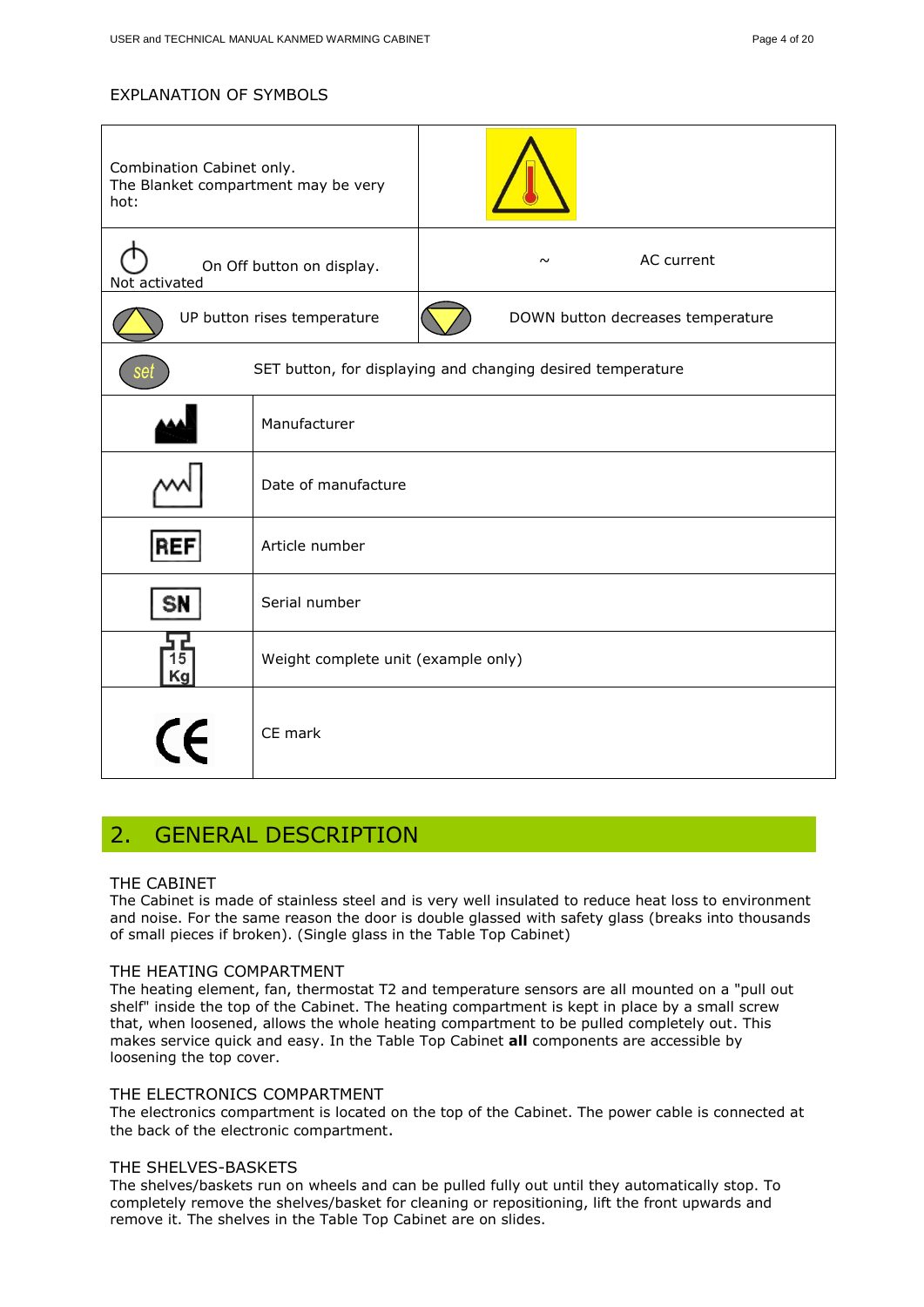#### EXTRA SHELVES- EXTRA BASKETS

Extra shelves/baskets and rails are available. Push the shelf/basket in place by holding the front higher than the rear. Shelves in the Blanket Warming Cabinet are hung using the holes in the side walls and make sure that all shelf tabs are engaged in the holes in the side wall.

# <span id="page-4-0"></span>3. Description of function

The Warming Cabinet and its contents are warmed by circulating warm air which is heated by an electric heating element. The warm air is circulated by a fan and distributed evenly through the outlets. The temperature is regulated, by the temperature regulator T1 to the set temperature.

Thermostat T2 functions as over temperature protection and will take over the temperature control in case the air temperature exceeds set maximum temperature by 5°C. At the same time the red lamp on the front panel will be lit to indicate that there is a malfunction. Inside the heating element itself, there is an additional over temperature protection that is self-resetting. It will be activated in case the fan stops or goes too slow.

The ON/OFF switch isolates the Cabinet electronics from mains power. NOTE: If the red over temperature lamp is lit there is an error that requires a technician.

# <span id="page-4-1"></span>4. INSTALLATION

Adjust the feet so that the Cabinet is levelled.

Connect the Cabinet to an earthed power outlet. *NOTE: Always secure a Cabinet with feet to a wall by using the built-in top brackets to avoid the risk of tipping forward.* 

# <span id="page-4-2"></span>5. USING THE CABINET

#### 5.1 GENERAL ADVICE

Switch on the Cabinet with the green power switch(es) at the upper front panel. Check the set temperature and adjust if necessary according to 5.2

#### 5.2 TEMPERATURE ADJUSTMENT AND INDICATION

The display shows the actual working temperature in the Cabinet in °C if the ON/OFF switch is on and the door is closed.

The set temperature is indicated when the set button is pressed.

The last set temperature is stored in the controller. The working temperature can be selected in steps of 1°C within the range preset at the factory or by your technician.

The Universal Cabinet is normally set to 42 $\degree$ C. The Blanket Warming Cabinet is usually set to 70 $\degree$ C. The setting is normally soft blocked meaning that you must first press SET for a few seconds to be able to change the temperature. If you want to change the maximum temperature, then ask a technician for help.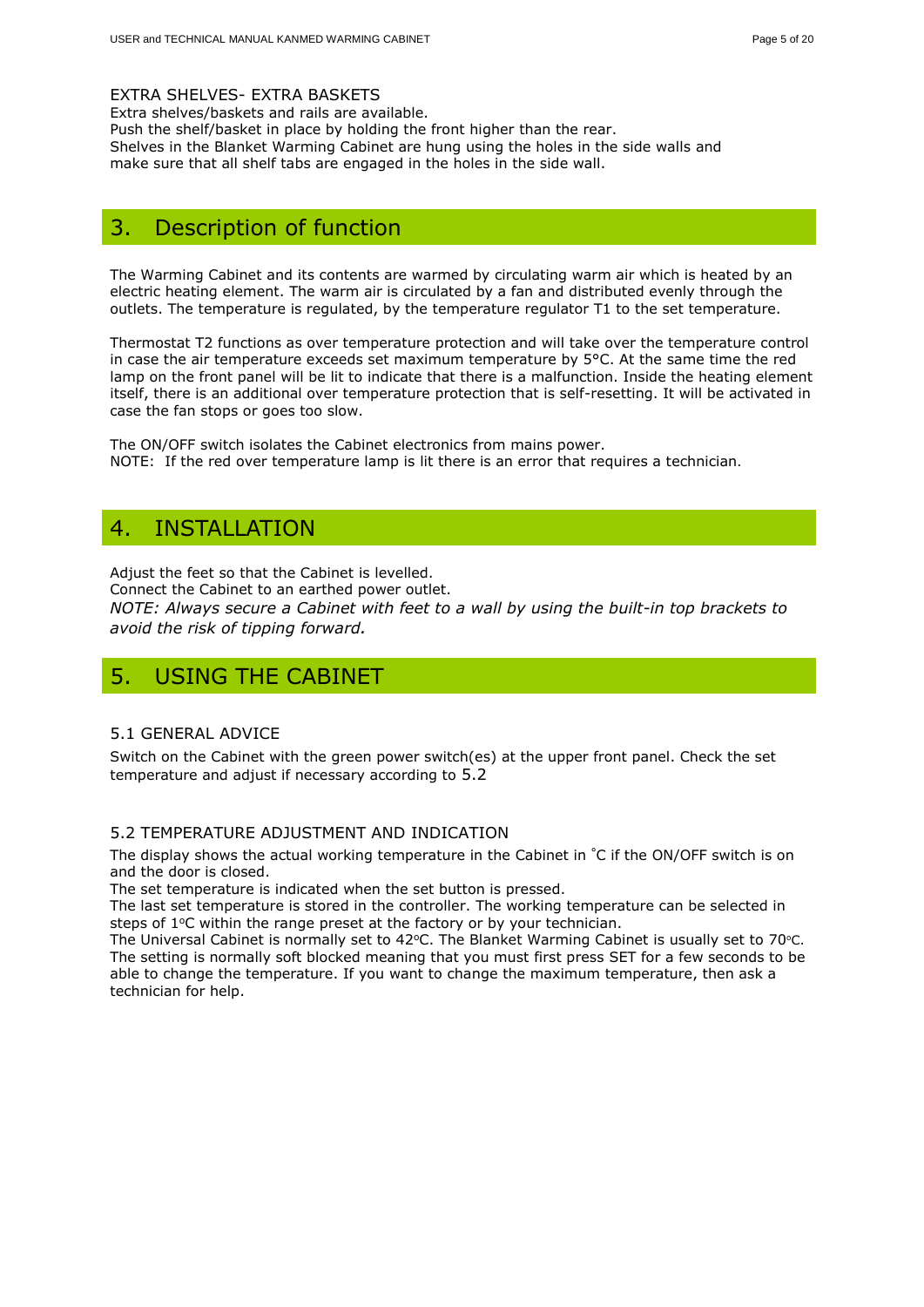#### TEMPERATURE REGULATOR

Part number 700-0885, 230VAC version. (700-0886 12/24VDC version. NOTE: Is sold as spare part for older cabinets with 12VDC transformer)



SET Press set button until **UnL** (Un lock) is shown in the display. Press set button once again and use the down/up arrow to select your desired temperature UP Press SET. Press UP arrow within 2 sec. to increase the temperature until the desired value is shown in the display Down Press SET. Press DOWN arrow within 2sec. for a temperature decrease until desired value is shown in the display. SET Press set button when selected temperature is set (to display the actual temp) or just wait a couple of seconds and it goes back automatically

<span id="page-5-0"></span>6. REGULAR MAINTENANCE

On Off button Is not activated.

#### CLEANING

All parts that are to be cleaned are made of stainless steel or glass. Use soap and water for cleaning. For disinfection, use your normal surface disinfection routines detergents, as per your hospital protocol.

# <span id="page-5-1"></span>7. TECHNICAL SECTION

#### ANNUAL CHECKS

*To be performed yearly by a qualified technician only.*

Power Cable: Check the integrity of the power cable and verify proper earth connection. Perform an electrical safety test.

Fan compartment: Check the fan compartment for dust collection and clean if necessary.

Fan: Check that the fan makes no unusual noise.

Labels: Check that all labels are readable. If not, order new labels.

Shelves: Check that they move without effort and noise

Door. Check that it closes properly.

Wheels: Check that they roll without effort and noise and that all bolts are properly tightened and that the brakes function.

Feet: Check that they are intact and straight.

Wall mount bracket: Check that the cabinet is properly secured to the wall.

Glass door: Cracked glass must be exchanged.

Temperatures: Check temperatures annually as per sections below.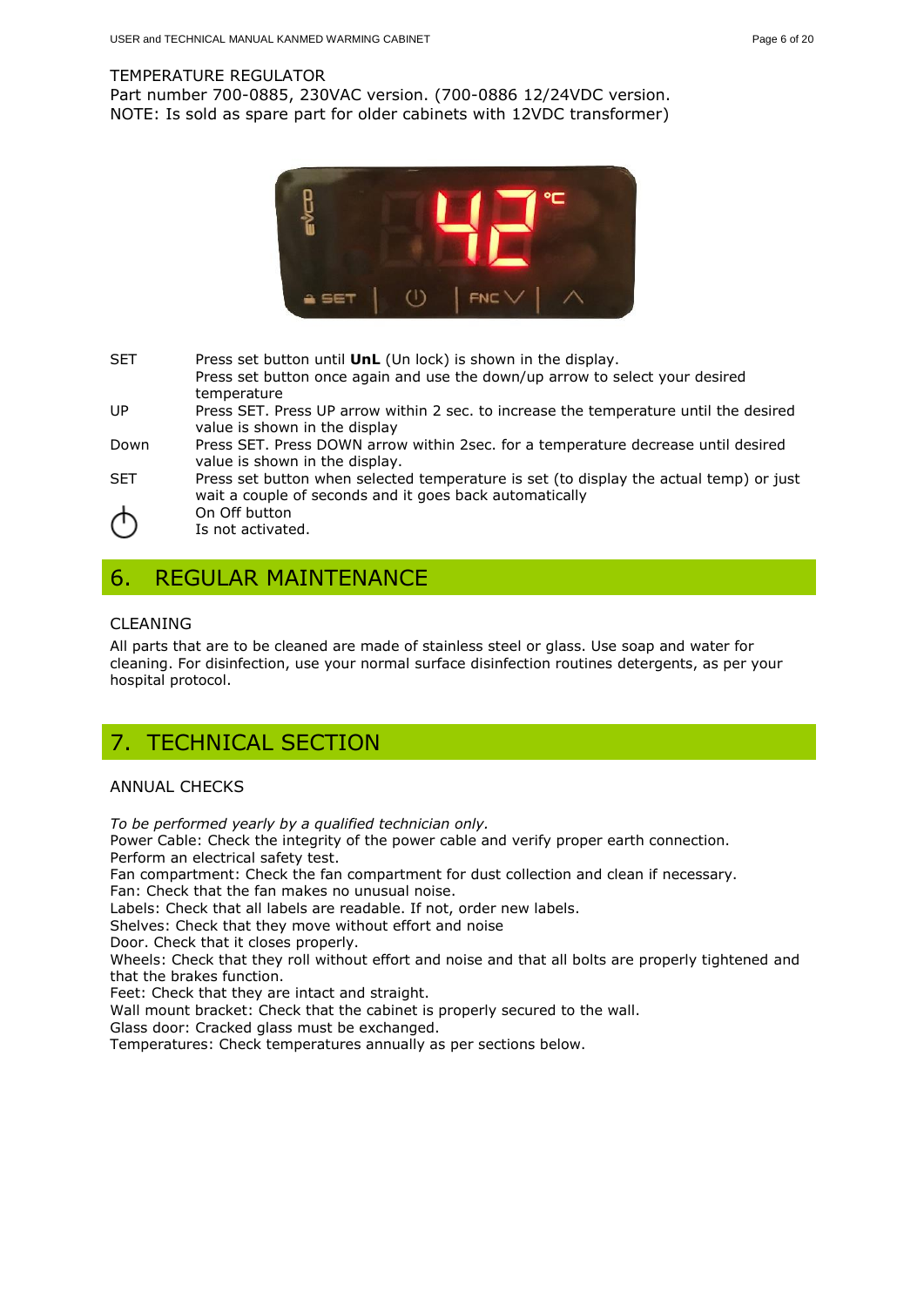#### 7.1 TEMPERATURE CONTROL/CALIBRATION

#### INFORMATION ABOUT TEMPERATURE MEASUREMENT AND CALIBRATION

The working temperature is regulated by the temperature regulator T1 and the over temperature protection by capillary thermostat T2. When checking the calibration of T1 and T2, their value shall be compared to the value of precision thermometer with an air sensor. The sensor T2 can be adjusted through a hole in the bottom of the heating compartment.

Place the sensor of the precision thermometer in the middle of the Cabinet. Allow at least 2 hours for proper warming up.

T1 is a powered microprocessor temperature regulator/indicator that has resolution set to  $1^{\circ}$ C. Changes and adjustment can be done through a series of pushing's on the regulator buttons according to the description below.

#### PROCEDURE FOR TEMPERATURE CHECK AND RECALIBRATION

Place the external control sensor as described under 7.1 above. Start the warming and wait until the temperature is stable (at least 2 hours). Compare the external control thermometer with the set temperature and if the deviation is bigger than  $+/-1$ °C adjust as follows.

**Regulator Part number 700-0885, 230VAC version**. (Also 700-0886 12/24VDC version, Spare part for cabinets with 12VDC transformer). All new cabinets since September 2018

- 1. Press the **"SET"** button until "**UnL"** Un lock) is displayed.
- 2. Press and hold the **"SET"** button until "**PA"** is displayed.
- 3. Press "**SET**" button and press the "DOWN" Arrow until "**-19"** is displayed
- 4. Press "**SET**" again the display should now show "**PA".**
- 5. To change a parameter, press  $\left( \begin{matrix} \cdot \\ \cdot \end{matrix} \right)$  button till parameter "CA1" is received.
- 6. Press SET once and within 2 sec on  $\bigcirc$  or  $\bigcirc$  button to enter the noted temperature difference. Press SET again For example: The display shows  $40^{\circ}$ C but the external control temperature shows  $37^{\circ}$ C. The difference is -3°C. To compensate this difference press  $\bigodot$  button 3 times. Store the

new calibrated value by pressing the "SET" button until it goes back to normal screen and showing the actual temperature.

7. Make a new measurement of the temperature and control that T1 shown value compares to that of the external thermometer.

#### FOR OLDER CABINETS.

Regulator (Part number 700-0821, 12/24Vdc and 700-0863, 230Vac version)

- 1. Press  $\bigcirc$  and  $\bigcirc$  exactly simultaneously (only one beep may be heard, if you don't succeedrepeat) and keep buttons pressed for 5 sec until the indicator display shows "PA".
- 2. Press  $\frac{\text{Set}}{\text{set}}$  one time.
- 3. Press  $\cup$  within 15s until -19 is displayed.
- 4. Press  $<sup>(set)</sup>$  one time.</sup>
- 5. Press  $\bigcirc$  and  $\bigcirc$  exactly simultaneously until "SP" (Select Parameter) is displayed
- 6. To change a parameter, press  $\odot$  or  $\ddot{\bullet}$  button till parameter "CA1" is received.
- 7. Press SET once and within 2 sec on  $\bigcirc$  or  $\bigcirc$  button to enter the noted temperature difference. Press SET again

For example: The display shows  $50^{\circ}$ C but the external control temperature shows  $47^{\circ}$ C. The difference is -3°C. To compensate this difference press  $\bigtriangledown$  button 3 times.

- 8. Store the new calibrated value by pressing  $\bigcirc$  and  $\bigcirc$  simultaneously (only one beep may be heard, if you don't succeed- repeat) and keep pressed for 5 sec until the indicator display shows the actual temperature.
- 9. Make a new measurement of the temperature and control that T1 shown value compares to that of the external thermometer.

#### 7.2 OVER TEMPERATURE T2 CALIBRATION AND CHECK

Adjustment of the over temperature capillary sensor T2 (with a screwdriver) is accessible under the fan compartment. The temperature sensor T2 is a capillary thermostat in series with the heating element. In the Kanmed Cabinet its hysteretic is  $4^{\circ}$ C max. When delivered T2 is set to  $5^{\circ}$ C above the maximum value of T1. The activation of T2 is identified by a clear click sound as well as when the red over temperature lamp is lit

The procedure described below is a simplified method to check and if necessary adjust T2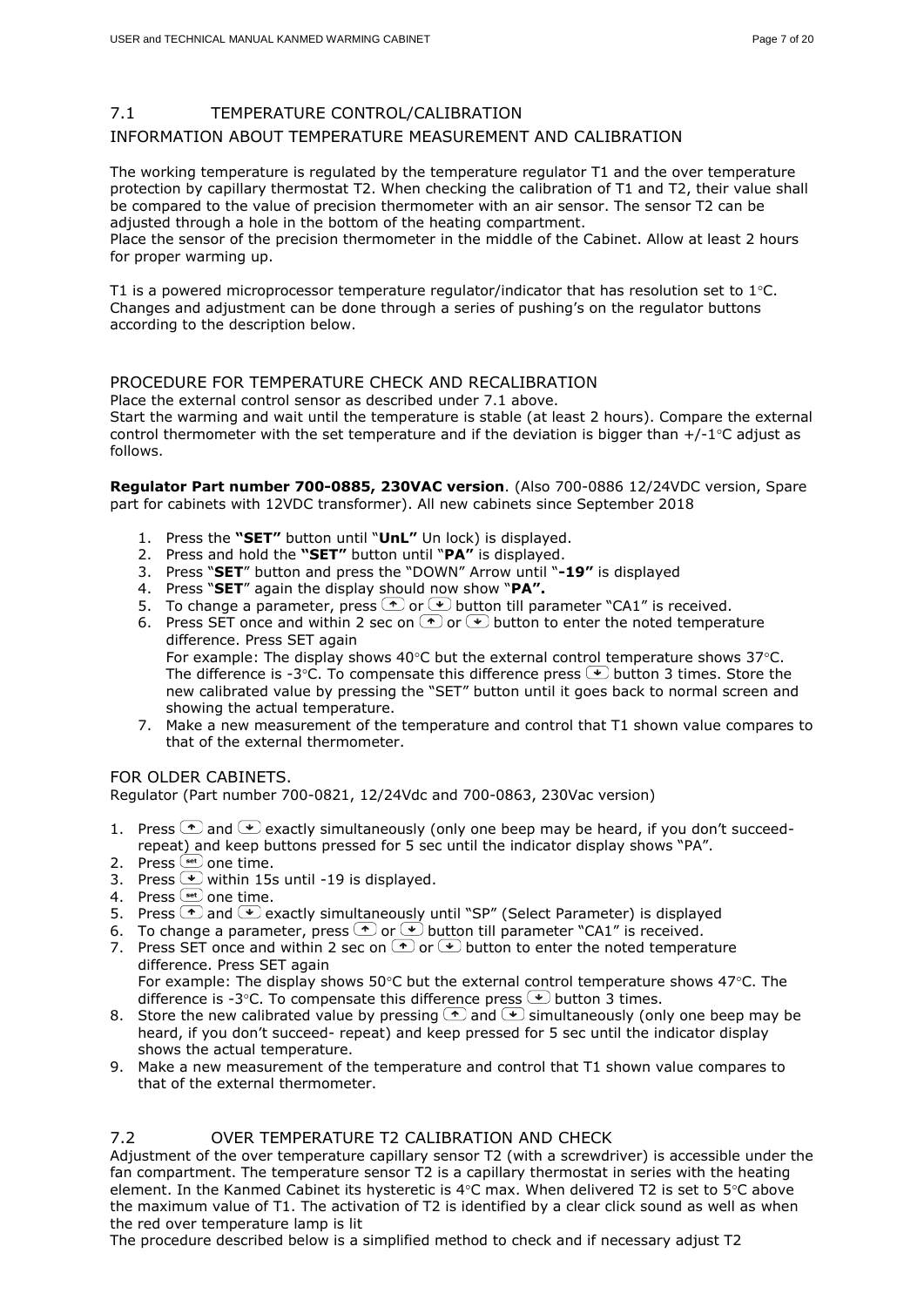#### PROCEDURE

- 1. Follow the procedure above, step 1-5, depending of type of regulator version, see above.
- 2. To change a parameter, press  $\bigodot$  or  $\bigodot$  button till parameter  $\bigcirc$ r2" is received. Normally set to  $42^{\circ}$ C or 70 $^{\circ}$ C. Press "set" and change it to 47 and press set again.
- 3. Exit the program by pressing the up and down buttons  $\bigcirc$  and  $\bigcirc$  until normal view is present (press and hold the "SET" button on 700-0885 and 700-0886).
- 4. Press Set again and set the temp to  $47^{\circ}$ C (5 degree higher than the max value programmed)
- 5. Turn the capillary adjustment screw fully clockwise (+) (you find it through the hole on the underneath of the shelf and let the Cabinet temperature stabilise.
- 6. When the temperature is stable adjust the over temperature by turning T2's adjustment counter clockwise back to activation (one click sounds), turn again clockwise past the activation point in tiny steps (a new click sounds). You have now set the over temperature to about 47˚C.
- 7. Repeat the procedure 1-3 and set back the maximal selectable temperature to 42 $^{\circ}$ C or any other value you may have decided upon earlier.
- 8. Check that you don't activate the over temperature indication when running the Cabinet in normal operation (with T1 pre-set to  $42^{\circ}$ C) If this should happen you have to repeat the procedure and set T2:s activation point a bit higher.

#### 7.3 TROUBLE SHOOTING

If the warming is not starting, check as follows:

- Power Switch on (If power is OK it will show a green light)
- Power in the wall socket? Fuses OK? Display lit?
- Is the fan rotating? It shall start as soon as the power switched is on. If it is not rotating, making a strange noise or rotates slowly it must be changed.
- Check the fan and that the air intake under the heating compartment is not blocked.
- Red lamp lights up now and then. Check the capillary thermostat and the temperature regulating unit.

#### *NOTE:*

#### *All checking that involves opening the heating compartment must be done by a qualified technician.*

*Ensure that the cables to the heating compartment do not get stuck when you close the heating compartment after service actions.*

#### 7.4 CHANGING THE MAXIMUM TEMPERATURE, UP OR DOWN.

Follow the procedure described in 7.1.2 and re-adjust T2 so that it is  $4-5^{\circ}$ C higher than T1. NOTE: Think carefully about the risks and consequences of setting the max temp limit *higher* than the factory set temperature and about how to make the staff aware that a higher temperature might have been set by someone not authorised to change the temperature.

#### 7.5 ALARMS / SAFETY FUNCTIONS

The cabinets have the following alarm functions:

1 A not activated electronic acoustic and visual alarm that will alarm if the temperature is 4C above set value.

2 A mechanical capillary thermostat that breaks the electricity to the heating element if the temperature exceeds the pre-set maximum allowed temperature. When activated a red lamp is lit on the front panel.

Please contact Kanmed or your supplier for instructions how to activate the acoustic over temperature alarm

#### 7.6 MODIFICATIONS

Any modifications on the Cabinets will void Kanmed's responsibilities totally and are not allowed without the written consent of Kanmed.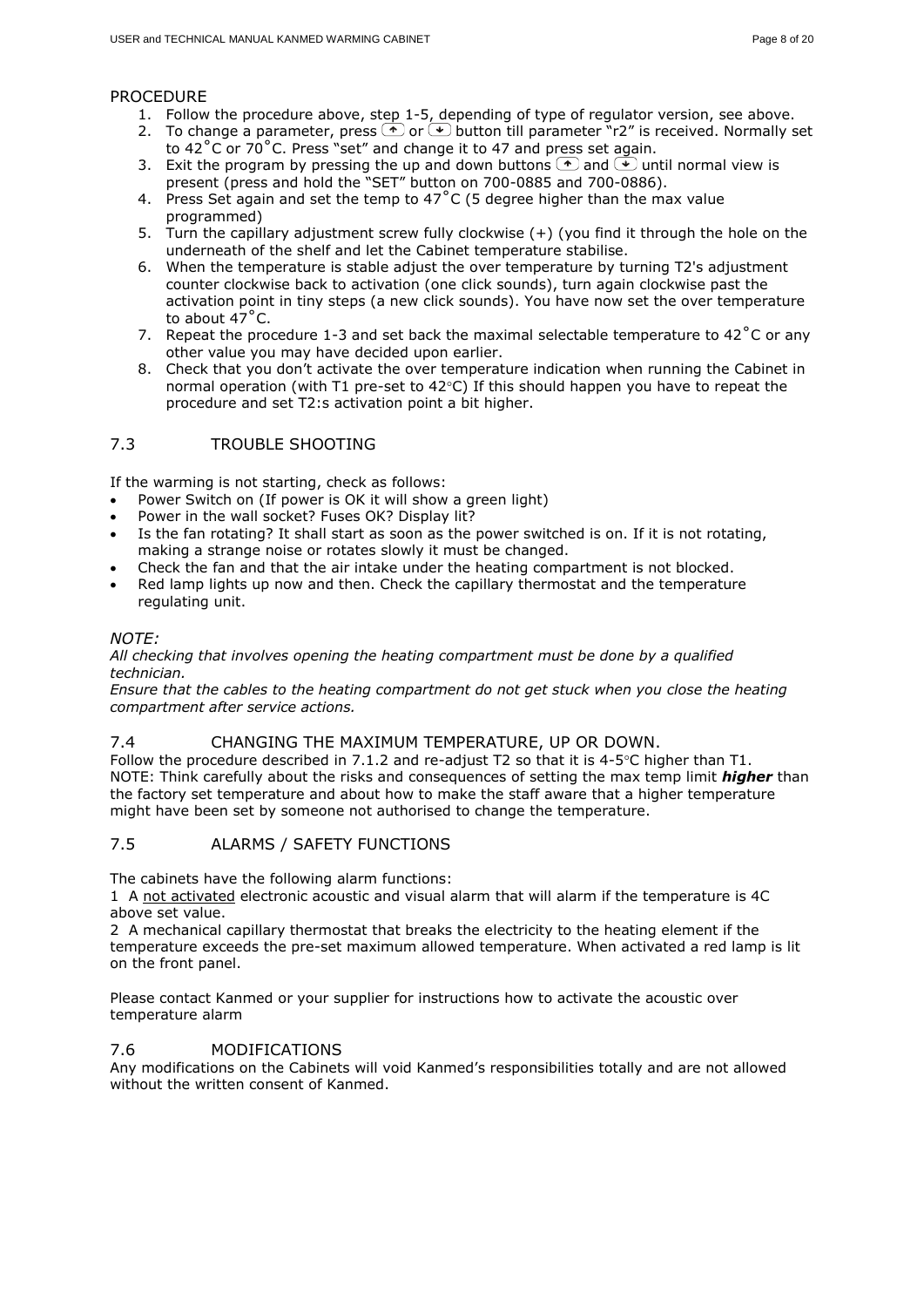# <span id="page-8-0"></span>8. TECHNICAL DATA

|                             | <b>Large Cabinets</b>                                                                                                                                             |                      | <b>Small Cabinets</b>                                                          |                      | <b>Combination</b>                                                             |
|-----------------------------|-------------------------------------------------------------------------------------------------------------------------------------------------------------------|----------------------|--------------------------------------------------------------------------------|----------------------|--------------------------------------------------------------------------------|
|                             | <b>Universal</b>                                                                                                                                                  | <b>Blanket</b>       | <b>Universal</b>                                                               | <b>Blanket</b>       | <b>Fluid and Blanket</b>                                                       |
| <b>Outside measurements</b> | 168cm /66cm/ 64cm                                                                                                                                                 |                      | 95cm / 66cm / 64cm                                                             |                      | Same as Large                                                                  |
| Height / Width / Depth      | Height without wheels or                                                                                                                                          |                      | Height without wheels or                                                       |                      | Cabinet                                                                        |
|                             | feet                                                                                                                                                              |                      | feet                                                                           |                      |                                                                                |
| <b>Inner Volume</b>         | $\approx$ 415 litres                                                                                                                                              | $\approx$ 415 litres | $\approx$ 190 litres                                                           | $\approx$ 190 litres | $\approx$ 160 + $\approx$ 160 litres                                           |
| <b>Inside measurements</b>  | 140 cm/56 cm/53 cm                                                                                                                                                |                      | 65 cm/56 cm/53 cm                                                              |                      | ≈59 cm /56 cm/                                                                 |
| Height / Width / Dept       |                                                                                                                                                                   |                      |                                                                                |                      | 53 cm x 2                                                                      |
| Height Feet.                |                                                                                                                                                                   |                      |                                                                                |                      | Feet 13 -18 cm. Wheels 16cm. On the large Cabinets the front wheels stick out  |
| <b>Height Wheels</b>        |                                                                                                                                                                   |                      | 10 cm and add 2 x 13 cm to the total width.                                    |                      |                                                                                |
| Voltages / Power max        |                                                                                                                                                                   |                      | $230\sqrt{AC} \pm 10\%$ / $\approx 900W$ (1800W double Cabinet) / T6,10A 250V. |                      |                                                                                |
| / Fuses                     |                                                                                                                                                                   |                      | 115VAC 60Hz is also available. Please contact Kanmed.                          |                      |                                                                                |
|                             |                                                                                                                                                                   |                      |                                                                                |                      | As of serial number 4740 the heating element has been replaced with heating    |
|                             | element 500W art no 700-0865                                                                                                                                      |                      |                                                                                |                      |                                                                                |
| Average power               | 100 - 200W                                                                                                                                                        | 100 - 250W           | 100 - 200W                                                                     | 150-250W             | 150-250W                                                                       |
| consumption                 |                                                                                                                                                                   |                      |                                                                                |                      |                                                                                |
| Possible number of          | 10                                                                                                                                                                | $\overline{4}$       | 5                                                                              | $\overline{2}$       | 4 in fluid comp.                                                               |
| <b>Basket / Shelves</b>     |                                                                                                                                                                   |                      |                                                                                |                      | 2 in blanket comp.                                                             |
| Shelf Width x Dept x        | 52x50x2 cm                                                                                                                                                        | 53x49x1,2            | 52x50x2 cm                                                                     | 153x49x1,2           | 52x50x1,2 cm /                                                                 |
| Height / Weight (GE-        | $/4$ kg                                                                                                                                                           | cm /2,2 kg           | /4kg                                                                           | cm $/$ 2,2 kg        | 4kg                                                                            |
| 41500)                      |                                                                                                                                                                   |                      |                                                                                |                      |                                                                                |
| <b>Basket size</b>          | 52 x 50 x 10                                                                                                                                                      | Only                 | 52x50x10                                                                       | Only shelves         | 52x50X10 cm /                                                                  |
| <b>Weight (GE-41600)</b>    | cm 6kg                                                                                                                                                            | shelves              | $cm6$ kg                                                                       |                      | 6kg                                                                            |
| Weight without              | $\approx$ 130 kg                                                                                                                                                  | $\approx$ 130 kg     | $\approx$ 100 kg                                                               | $\approx$ 100 kg     | $\approx$ 140 kg                                                               |
| shelves / baskets           |                                                                                                                                                                   |                      |                                                                                |                      |                                                                                |
| Doors with magnetic         |                                                                                                                                                                   |                      |                                                                                |                      | Doors can be hung left or right. Factory standard is left hung. Please specify |
| handle                      |                                                                                                                                                                   |                      |                                                                                |                      | when ordering. Right hung will increase the delivery time with about 3 weeks.  |
| Load per shelf/basket       | Maximum 20kg                                                                                                                                                      |                      |                                                                                |                      |                                                                                |
| <b>Warming Capacity</b>     |                                                                                                                                                                   |                      |                                                                                |                      | Warms 10 pieces Kanmed Gel GE-455015 from 22°C to 40°C in less than 3          |
|                             | hours.<br>35°C to 50°C                                                                                                                                            | 35°C to              | 35°C to 50°C                                                                   | 35°C to              | 36°C to 50°C                                                                   |
| Temperature range           |                                                                                                                                                                   | 80°C                 |                                                                                | 80°C                 | 36°C to 80°C                                                                   |
| <b>Accuracy</b>             | ± 2°C                                                                                                                                                             | ±4°C                 | ± 2°C                                                                          | ± 4°C                | ±2°C and ±4°C                                                                  |
| Factory set maximum         | $42^{\circ}$ C                                                                                                                                                    | 70°C                 | $42^{\circ}$ C                                                                 | 70°C                 | 42°C and 70°C                                                                  |
| temperature                 |                                                                                                                                                                   |                      |                                                                                |                      |                                                                                |
| Other features,             |                                                                                                                                                                   |                      |                                                                                |                      | Made of high quality stainless steel. Polyurethane foam insulation for minimal |
| information                 |                                                                                                                                                                   |                      |                                                                                |                      | heat leakage and optimal sound insulation. The Door has double energy saving   |
|                             |                                                                                                                                                                   |                      |                                                                                |                      | safety glass. Large and Small Universal Cabinets are equipped with rails for   |
|                             |                                                                                                                                                                   |                      | 10/5 shelves or baskets. Hight between the shelves and baskets in the          |                      |                                                                                |
|                             |                                                                                                                                                                   |                      |                                                                                |                      | Universal Cabinet is ≈13cm. In the Blanket Warming Cabinets the shelves can    |
|                             | be moved up or down in steps of 13 cm.                                                                                                                            |                      |                                                                                |                      |                                                                                |
| Temperature                 |                                                                                                                                                                   |                      |                                                                                |                      | Programmable electronic temperature regulator with display. Temperature can    |
| regulation                  | be blocked at a fixed value.                                                                                                                                      |                      |                                                                                |                      |                                                                                |
|                             | A capillary thermostat ensures independent overtemperature prevention.                                                                                            |                      |                                                                                |                      |                                                                                |
| <b>Other Kanmed</b>         | A bimetal thermostat is integrated in the heating element.                                                                                                        |                      |                                                                                |                      |                                                                                |
| warming products            | For anasthesia. Kanmed Operatherm with Gel Pads and Kanmed WarmCloud.                                                                                             |                      |                                                                                |                      |                                                                                |
| Noise level                 | For neonatal use. Kanmed BabyWarmer and Kanmed BabyBed<br>< 50dB                                                                                                  |                      |                                                                                |                      |                                                                                |
| CE - marking                |                                                                                                                                                                   |                      |                                                                                |                      |                                                                                |
| Storage and transport       | According to Medical Device Directive 93/42/EEC and RoHS 2011/65/EU.<br>$-20$ °C to + 40°C                                                                        |                      |                                                                                |                      |                                                                                |
| Type of operation           | Continuous                                                                                                                                                        |                      |                                                                                |                      |                                                                                |
| <b>Expected Lifetime</b>    |                                                                                                                                                                   |                      |                                                                                |                      |                                                                                |
|                             | Kanmed warrants a safe lifetime of 10 years from first day of use. This is under<br>the condition that the Cabinet has been serviced according to the user and or |                      |                                                                                |                      |                                                                                |
|                             | service manual and that the unit has not been modified or changed in any way                                                                                      |                      |                                                                                |                      |                                                                                |
|                             | or for any reason                                                                                                                                                 |                      |                                                                                |                      |                                                                                |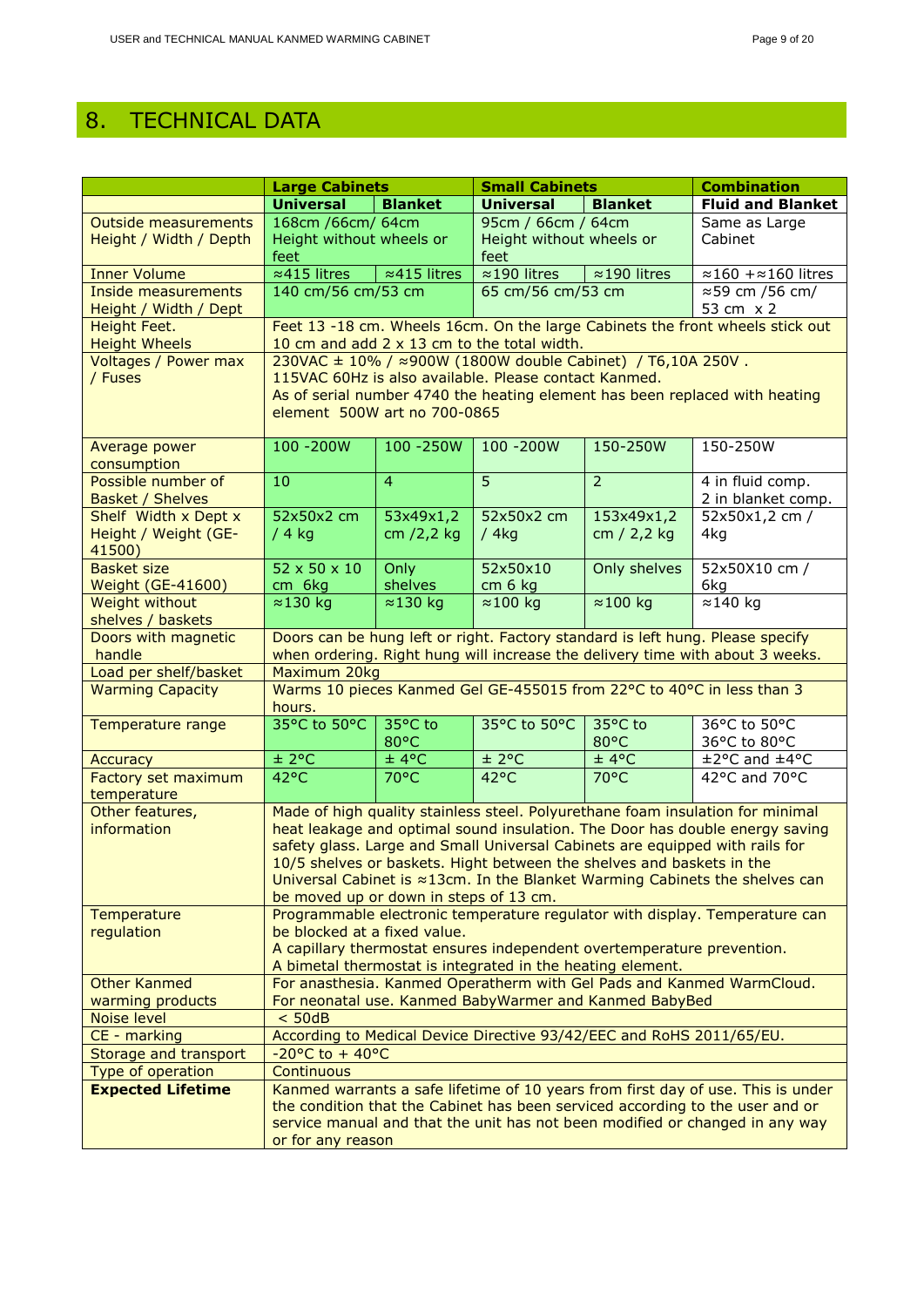| <b>Table Top Cabinet</b> | GE-2442                                                                          |
|--------------------------|----------------------------------------------------------------------------------|
|                          | Outside measurement: D 52, W 51, H 62 cm                                         |
|                          | Inside measurement: D 47, W 43.5, H 47 cm                                        |
|                          | Inside volume: about 96 litres                                                   |
|                          | Weight: 35Kg                                                                     |
|                          | Voltage: 230VAC ±10%. Max power 400W. Average empty about 40W                    |
|                          | Stainless steel. Safety glass in door. Rubber feet                               |
|                          | Stackable 2 and 2                                                                |
|                          | Shelves on glides.                                                               |
|                          | Left hung door. Can easily be changed to right hung                              |
| Temperature              | Programmable electronic temperature regulator with display. Max temperature      |
| regulation               | can be blocked at a fixed value. Same as for the large cabinets.                 |
|                          | A capillary thermostat ensures independent overtemperature prevention.           |
|                          | A bimetal thermostat is integrated in the heating element                        |
| Temperature range        | $35 - 60^{\circ}C$                                                               |
| Preset temperatures      | GE2440: max temp is set to 42°C                                                  |
| Noise level              | $<$ 50dB                                                                         |
| Storage and transport    | $-20$ °C to + 40°C                                                               |
| Type of operation        | Continuous                                                                       |
| CE - marking             | According to Medical Device Directive 93/42/EEC and RoHS 2011/65/EU.             |
| <b>Expected lifetime</b> | Kanmed warrants a safe lifetime of 10 years from first day of use. This is under |
|                          | the condition that the Cabinet has been serviced according to the user and or    |
|                          | service manual and that the unit has not been modified or changed in any way     |
|                          | or for any reason.                                                               |

| <b>Ordering Information</b>    |               |                             |                          |                          |                            |
|--------------------------------|---------------|-----------------------------|--------------------------|--------------------------|----------------------------|
| Article / Ordering Numbers:    | Large Cabinet |                             | <b>Small Cabinet</b>     |                          | <b>Combination Cabinet</b> |
|                                | Universal     | <b>Blanket</b><br>Universal |                          | <b>Blanket</b>           | Fluid and blanket          |
|                                |               | Warming                     |                          | Warming                  | warming                    |
| Cabinet with adjustable feet   | GE-2350L      | GE-2380L                    | GE-2350S                 | GE-2380S                 | GE-2350D                   |
| <b>Shelf</b>                   | GE-41500      |                             | GE-41500                 |                          | GE-41500                   |
| <b>Basket</b>                  | GE-41600      |                             | GE-41600                 | $\overline{\phantom{0}}$ | GE-41600                   |
| <b>Shelf Blanket Cabinet</b>   |               | GE-41580                    |                          | GE-41580                 | GE-41580                   |
| Wheel Kit Large Cabinet        | GE-41700      | GE-41700                    | $\overline{\phantom{0}}$ |                          | GE-41700                   |
| <b>Wheel Kit Small Cabinet</b> |               |                             | GE-41900                 | GE-41900                 | $\overline{\phantom{a}}$   |
|                                |               |                             |                          |                          |                            |
| Table Top cabinet 42°C         | GE-2442       |                             |                          |                          |                            |
|                                |               |                             |                          |                          |                            |

Identification label: Sample Table top Cabinet

.

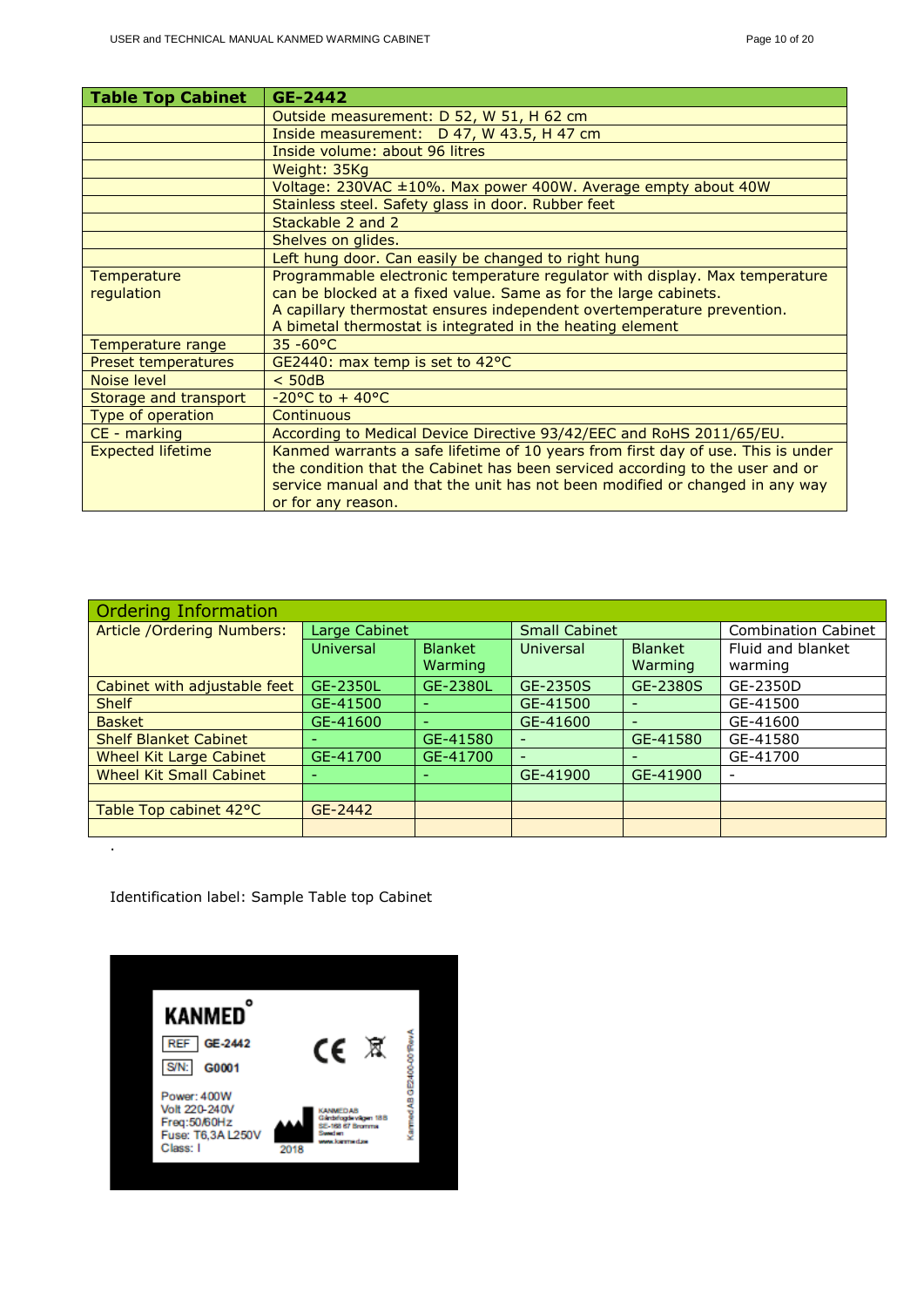# <span id="page-10-0"></span>9. ACCESSORIES AND SPARE PARTS

More information can be found on [www.kanmed.se](http://www.kanmed.se/)

#### **SPARE PARTS for GE-23XX cabinets**

| Part no                         | Position, see<br>Description |                |                                                                                 | Quantity       |
|---------------------------------|------------------------------|----------------|---------------------------------------------------------------------------------|----------------|
|                                 | pictures                     |                |                                                                                 |                |
| 700-0180                        | 4                            | S <sub>2</sub> | Mains power switch                                                              | $\mathbf{1}$   |
| 700-0883                        | $\overline{8}$               | M1             | Fan                                                                             | $\overline{1}$ |
| 700-0862                        | $\overline{8}$               | M1             | Fan, Only for GE-2350D (2pcs per Cabinet)                                       | $\overline{1}$ |
| 700-0849                        | $\overline{12}$              | HE             | Heating Element 500W, Fits all cabinets                                         | $\overline{1}$ |
| 700-0865                        |                              |                | As of serial number 4740 the heating element has been                           |                |
|                                 |                              |                | replaced with heating element 500W                                              |                |
| 700-0457                        | 9                            | G1             | Temperature sensor                                                              | 1              |
| 700-0864                        | $\overline{9}$               | G1             | Temperature sensor in lower compartment GE-2350D                                | $\mathbf{1}$   |
| 700-0456                        | 10                           | <b>TR</b>      | Transformer for cabinets below serial number 4440/13<br>(Not valid in GE-2350D) | $\mathbf{1}$   |
| 700-0886                        | $\overline{5}$               | T1             | Replaces 700-0821. Temperature regulator Valid for                              | $\overline{1}$ |
|                                 |                              |                | cabinets with serial number below 4440/13 on large                              |                |
|                                 |                              |                | cabinets and 4479/13 for small cabinets.                                        |                |
| 700-0885                        | 5                            | T1             | Temperature regulator (GE-2350D 230Vac 2pcs per                                 | $\mathbf{1}$   |
|                                 |                              |                | Cabinet) replaces the 700-0863.                                                 |                |
| 700-0458                        | 6                            | T <sub>2</sub> | Thermostat, Same on all Cabinets,                                               | $\mathbf{1}$   |
| 700-0187                        | $\overline{7}$               | L1             | Red lamp                                                                        | $\mathbf{1}$   |
| 700-0202                        |                              |                | Glass for door to Cabinet 175 cm high                                           | $\mathbf{1}$   |
| 700-0212                        |                              |                | Glass for door to Cabinet 90 cm high                                            | $\mathbf{1}$   |
| 700-0850                        |                              |                | Magnetic Handle for door                                                        | $\mathbf{1}$   |
| 700-0203                        |                              |                | Wall mounting bracket                                                           | $\overline{2}$ |
| 700-0669                        |                              |                | Door gasket                                                                     | 2m             |
| 700-0206                        |                              |                | Foot for Cabinet                                                                | $\mathbf{1}$   |
|                                 | 4                            |                | Fuse T6,3AL 250V                                                                |                |
|                                 | 13                           |                | Fuse T50mA 250V                                                                 |                |
|                                 | $\overline{4}$               |                | Fuse T10AL 250V Cabinet 2350D                                                   |                |
| GE-E4055                        |                              |                | Pair of rails for Cabinets with serial number 4xxx up to<br>4070                | $\mathbf{1}$   |
|                                 |                              |                |                                                                                 |                |
|                                 |                              |                |                                                                                 |                |
| Parts for the Table top Cabinet |                              |                |                                                                                 |                |
|                                 |                              |                | Regulator T1 and T2 Thermostat are same for all cabinets                        |                |
| 700-0887                        |                              |                | Fan                                                                             |                |
| 700-0888                        |                              |                | <b>Heating Element</b>                                                          |                |
| 700-0889                        |                              |                | Door handle                                                                     |                |
| 700-0890                        |                              |                | Door, complete incl opening handle with 2 keys.                                 |                |
| 700-0891                        |                              |                | Door gasket                                                                     |                |
| 700-0892                        |                              |                | Rubber feet                                                                     |                |
| 700-0893                        |                              |                | Set of keys. NOTE: all keys are identical.                                      |                |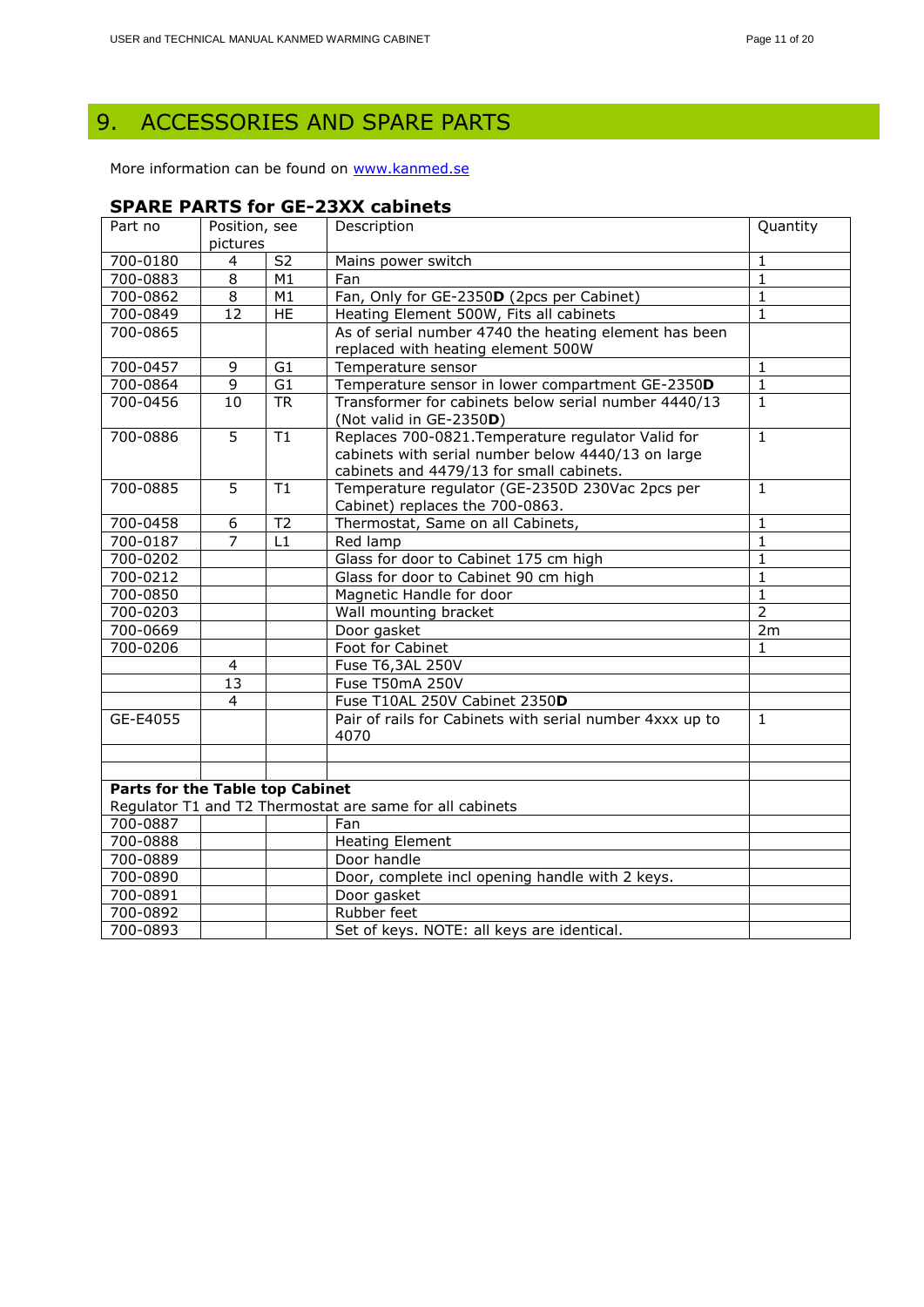Note: Parts and their location may vary depending of type of Cabinet.

#### REGULATOR COMPARTMENT

Now accessible from the top by removing the 4 corner screws. Note That the GE-2350D combination cabinet has a double circuit arrangement.



FAN AND HEATING ELEMENTCOMPARTMENT GE-23XXX

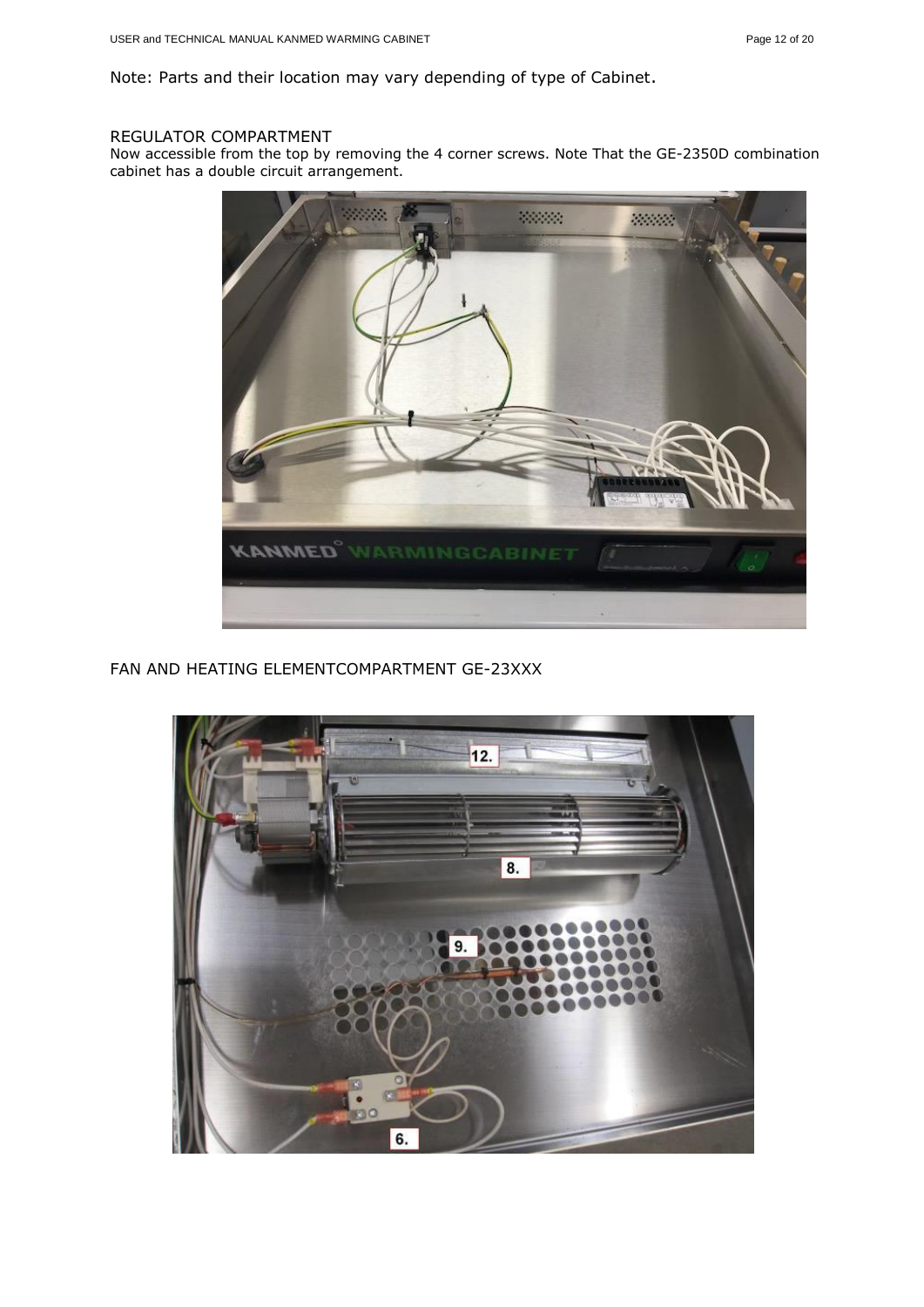#### REGULATOR COMPARTMENT.

Old cabinets that has a 12V transformer to power the regulator.



#### LAYOUT TABLE TOP CABINET. Note that all parts are accessible by removing the top lid.

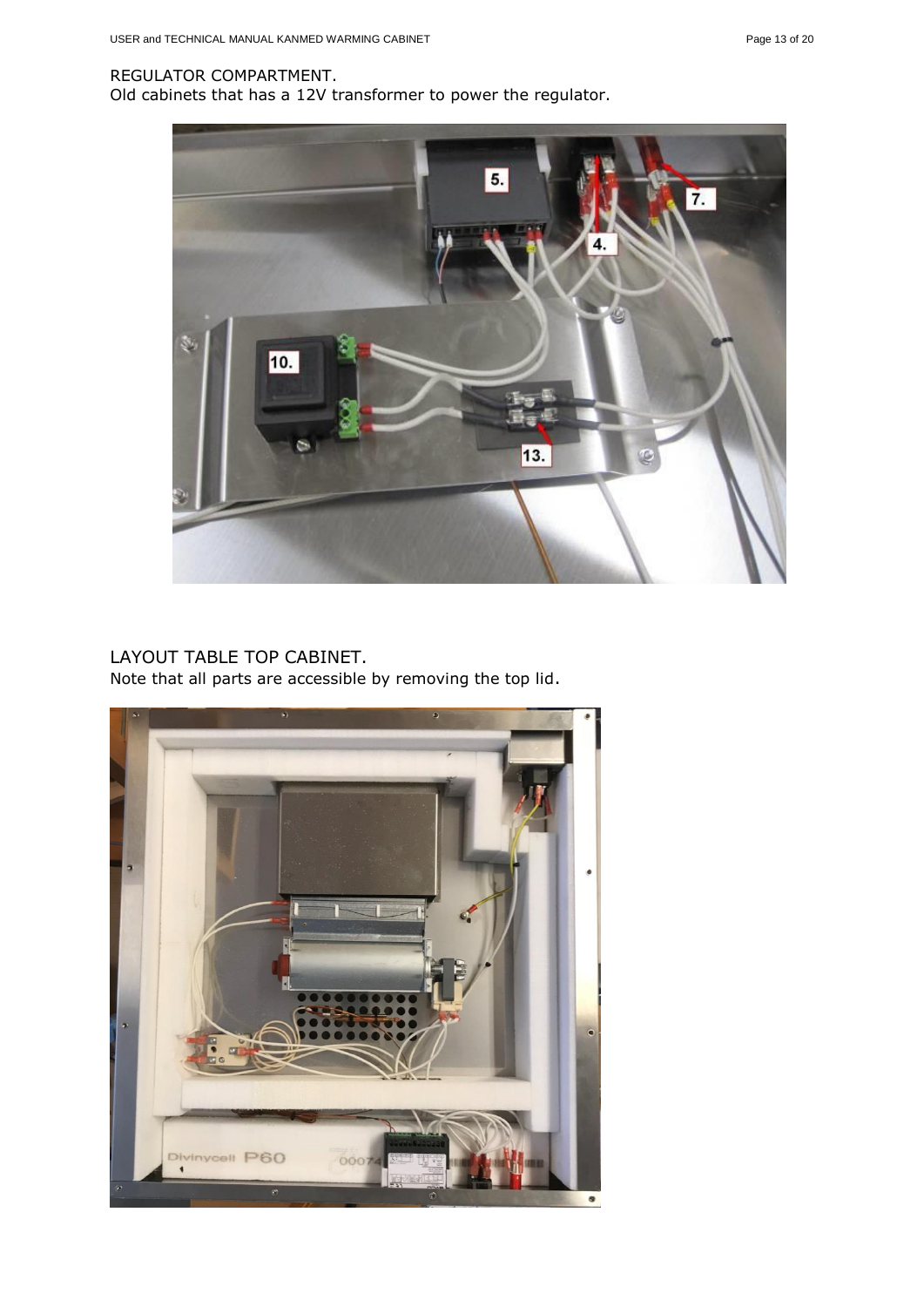# <span id="page-13-0"></span>10. CIRCUIT DIAGRAM for Cabinets with Art. no. GE-2xxx

#### DIAGRAM 1

For all new GE-2xxx Cabinets with new regulator 700-0885, 230Vac. Since September 2018

The upper part of the diagram below is valid for all single compartment cabinets including the desk top cabinet.

The whole the drawing apply only to the dual cabinet version (GE-2350D). (Observe that the power intake and K1, load, have changed position compared to older regulator versions.)

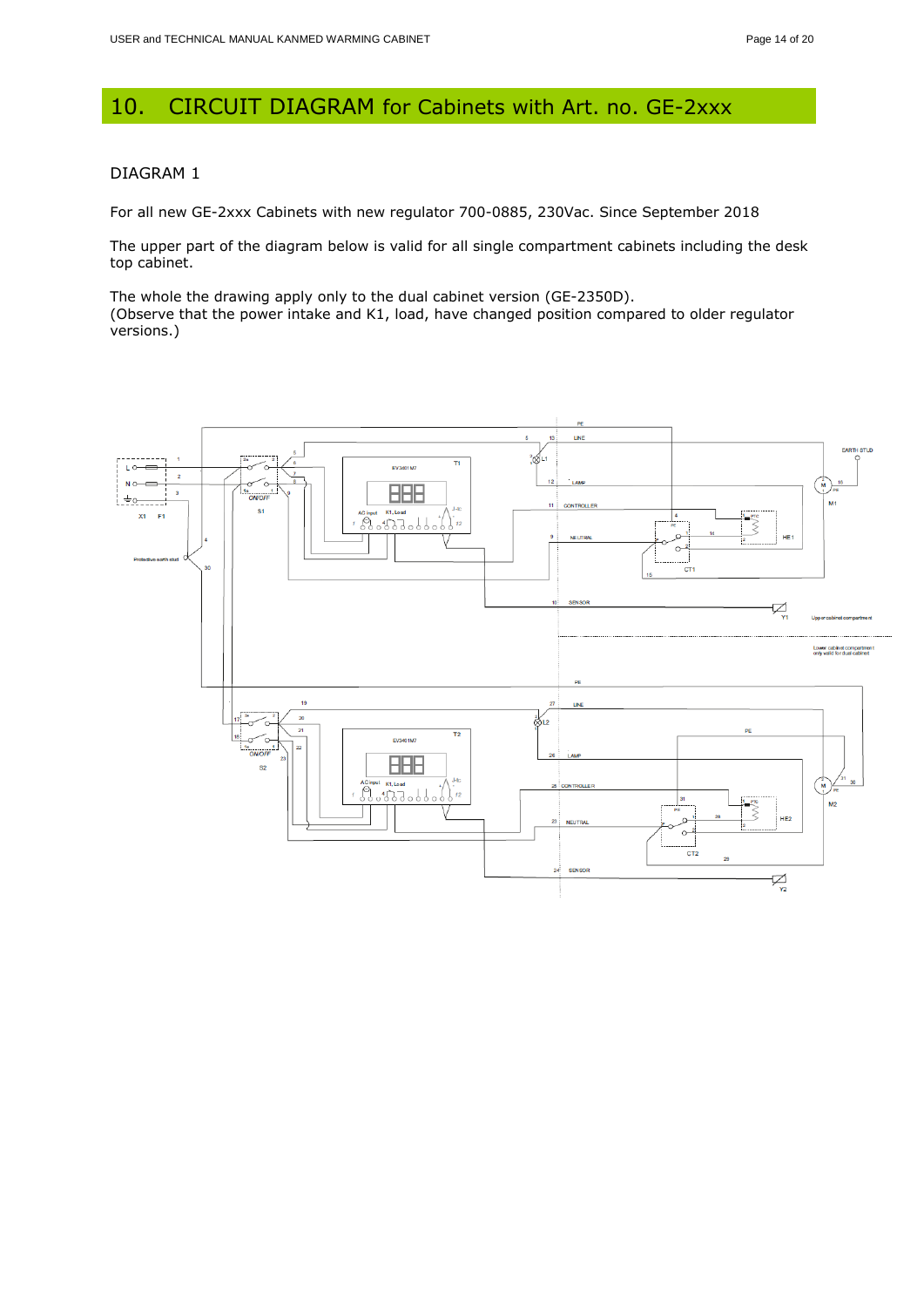#### DIAGRAM 2

#### **Older GE-2350D Combination Cabinet**

Valid for Cabinets with old Temperature regulator: 700-0863

(Observe that if you replace the temperature regulator to new model 700-0885 the power intake and K1, load, have changed position)

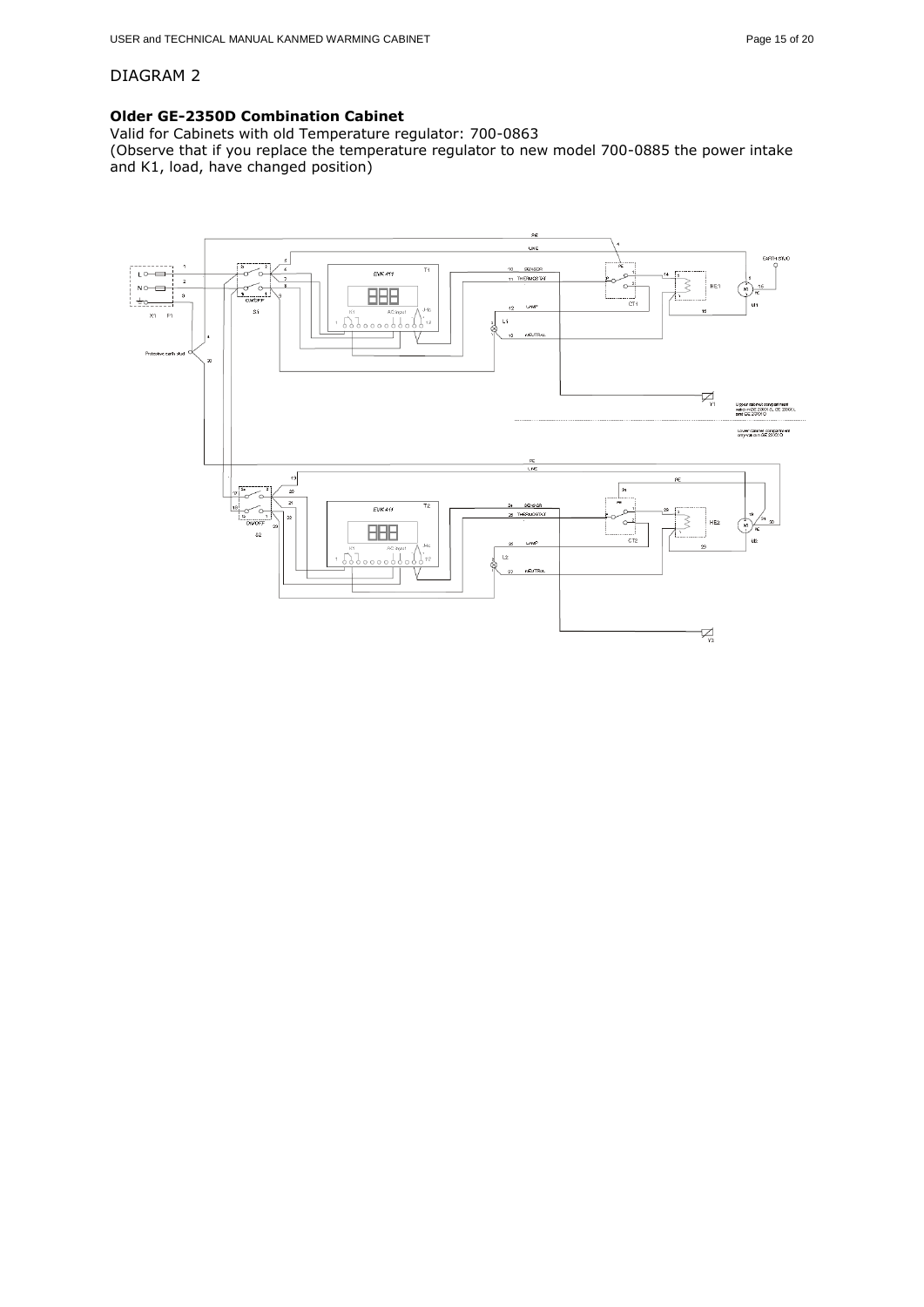#### DIAGRAM 3

Older cabinets with transformer for the temperature regulator.

For old cabinets that has a transformer and where you need to replace the old temperature regulator 700-0821 with the new 700-0886, both powered by 12 Vdc transformer. If you repair an older cabinet and update to the new 700-0886 regulator you must observe the new power intake position from the transformer, as shown in the diagram below.

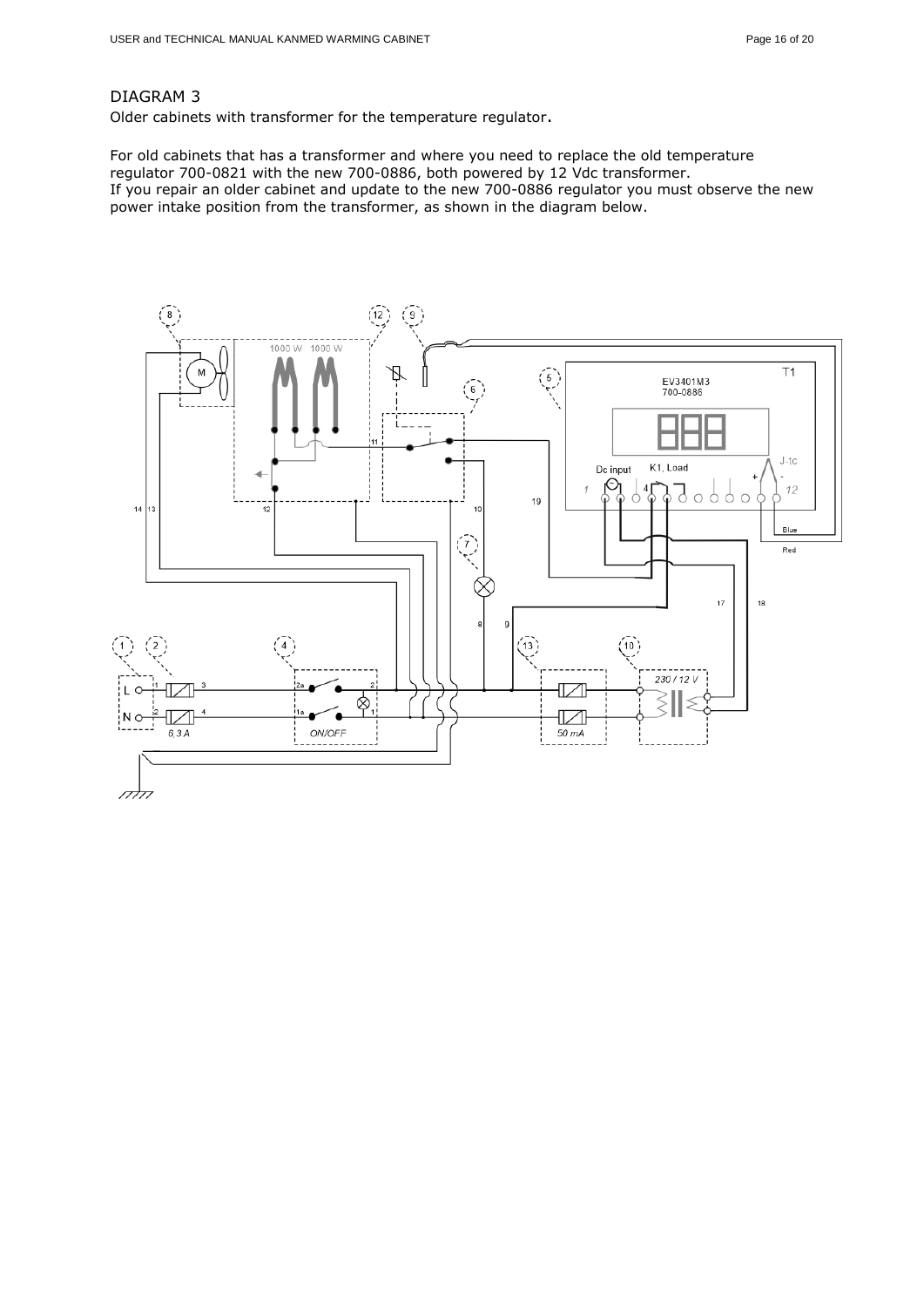# <span id="page-16-0"></span>11. WARRANTY

Kanmed warrants the purchaser that the Warming Cabinet is free from defects in material and workmanship for a period of 24 month from the date of delivery unless otherwise agreed in writing. The sole obligation of Kanmed with respect to any such defect is limited to the repair with new or re-manufactured parts or, at the discretion of Kanmed, replacement of the equipment or refunding of the purchase price.

This warranty shall not apply if the product has been modified, adjusted or repaired other than by Kanmed or by organisations authorised by Kanmed or modified, adjusted or repaired not in accordance with written instructions provided by Kanmed or if the equipment has been subject to misuse, negligence or accident.

These warranties are made on the condition that prompt notification of a defect is given to Kanmed or its authorised dealers within the warranty period.

Kanmed shall have the sole right to determine whether a defect exists.

Kanmed shall not in any case be liable for special or consequential damages arising from the breach of warranty, breach of contract, negligence or any other legal theory.

# <span id="page-16-1"></span>12. EMC COMPATIBILITY STATEMENT

The Warming Cabinets shall be used in a hospital environment, but not close to HF surgical equipment or MR cameras.

WARNING: Use of accessories and cables other than those specified or provided by the manufacturer of this equipment could result in increased electromagnetic emissions or decreased electromagnetic immunity of this equipment and result in improper operation. WARNING: Portable RF communications equipment (e.g. mobile phones, radio transmitters, antenna cables and external antennas) should be used no closer than 30 cm (12 inches) to any

part of the Warming Cabinet, including cables specified by the manufacturer. Otherwise, degradation of the performance of this equipment could result.

NOTE: The EMISSIONS characteristics of this equipment make it suitable for use in industrial areas and hospitals (CISPR 11 class A). If it is used in a residential environment (for which CISPR 11 class B is normally required) this equipment might not offer adequate protection to radio-frequency communication services. The user might need to take mitigation measures, such as relocating or re-orienting the equipment.

For further information about EMC compliance with the specified emissions and immunity standard, test levels, etc. please contact Kanmed.

# <span id="page-16-2"></span>13. END OF LIFE



When the product has reached end of life, it should be recycled in accordance with the EU 2002/96/EC (WEEE) directive if applicable.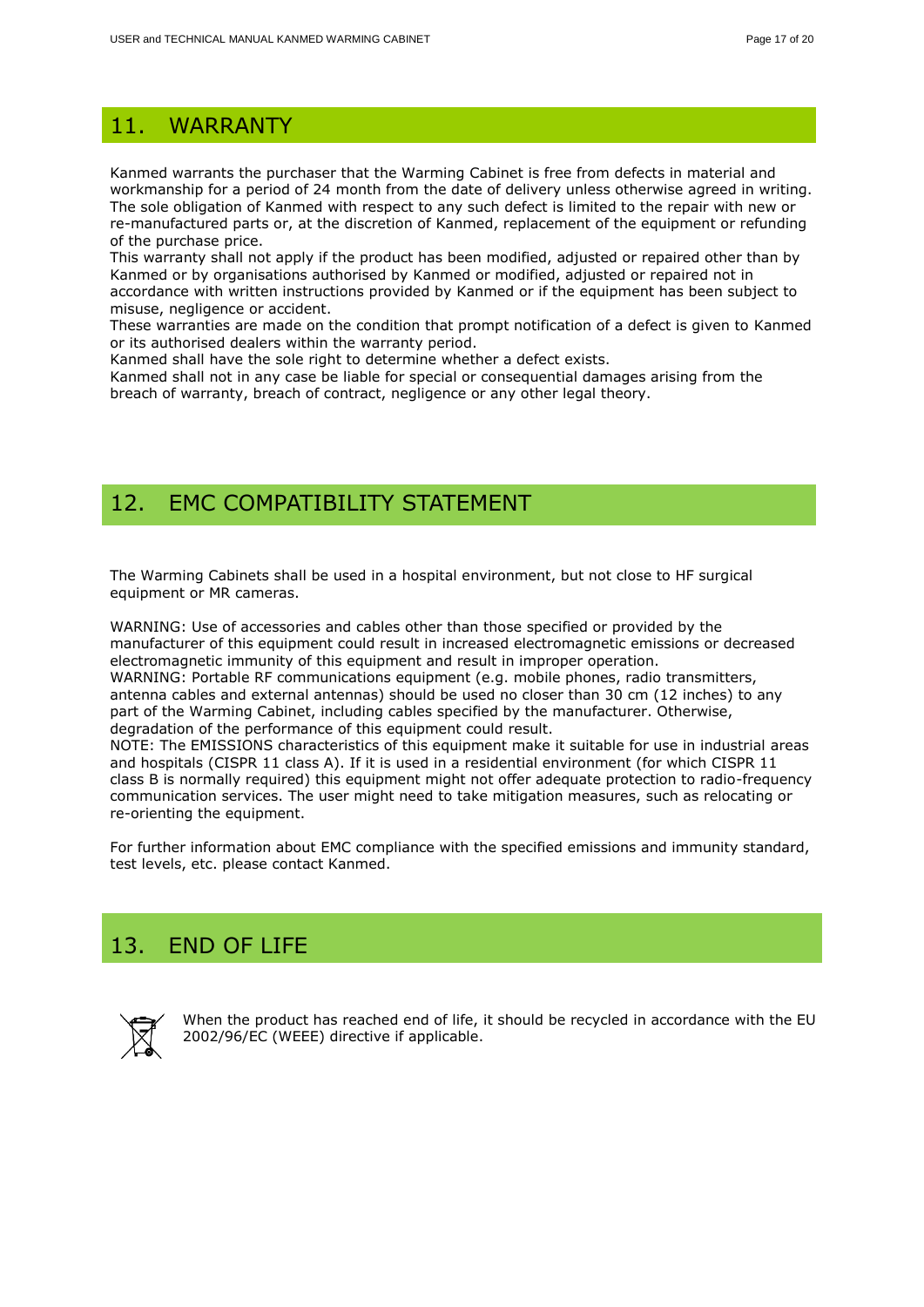## Double Cabinet GE-2380D Note that on this cabinet the doors are right

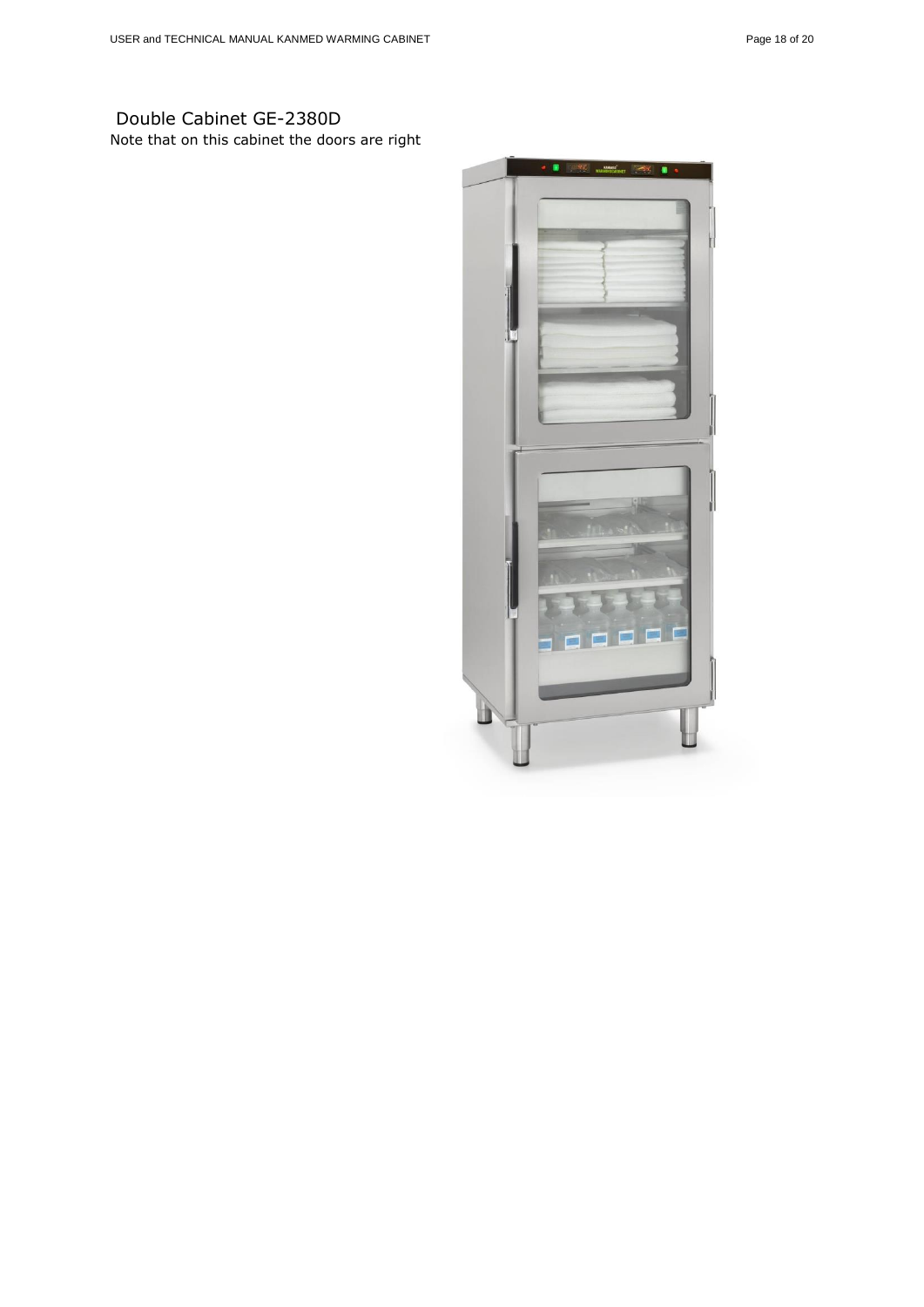Universal warming Cabinet GE-2350 equipped with 8 shelves and 2 drawers. Note: The door is hung on the left side which is standard.